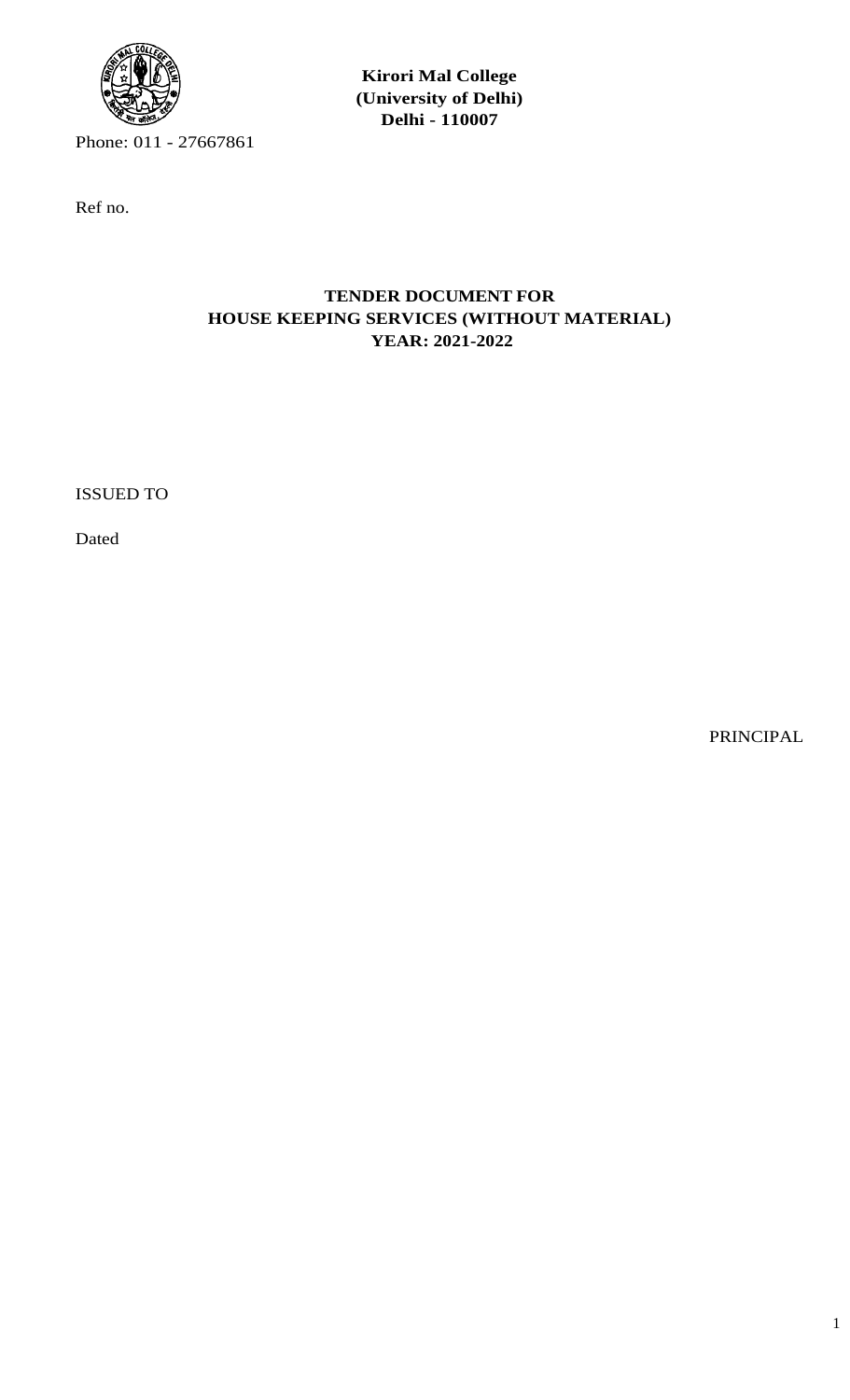

**Kirori Mal College University of Delhi Delhi - 110007**

Phone: 011 - 27667861 Ref no.

#### **HOUSE KEEPING SERVICES (WITHOUT MATERIAL) TENDER: 2021-2022**

19.07.2021

#### **NOTICE INVITING TENDER**

E-Tenders are invited in two bid system (Technical & Financial bid) from reputed Registered Companies/firms for award of work of Housekeeping Services (without material) including, cleaning, sweeping, and dusting services in the premises of Kirori Mal College for a period of two years extendable on satisfactory performance, with mutual consent for further period of two years on same terms and conditions. The successful tenderer will start the work with effect from 01 October 2021.

Firms/Companies who are doing similar type of work in educational institutions in Delhi and NCR region and having experience of not less than 05 years and minimum average turnover of Rs. 50,00,000/- per annum for the preceding three years are eligible for issue of tenders. Tenders can be purchased on payment of Rs. 1000/- from the office of the Principal, Kirori Mal College from **19 July 2021 to 09 August 2021** or can be downloaded from the college website www.kmcollege.du.ac.in and the University of Delhi website www.du.ac.in and also from C.P.P. Portal by 09 August 2021 and shall be opened on **09 August 2021 at 3.30 P.M.** in the office of the Principal, Kirori Mal College.

Firm/Company applying shall attach their company profile mentioning list of works executed and in hand, financial capacity, Solvency certificate and availability of regular manpower, and copies of registration certificate, GST, P.F., E.S.I. and Income Tax, PAN/TAN no. etc. shall also be uploaded. Performance reports from clients with whom the firm has worked, if available, shall also be uploaded in the Technical Bid. E.M.D. of Rs. 1,00,000/- shall be deposited in shape of demand draft in favour of the Principal, Kirori Mal College, University of Delhi, in original and copy be uploaded in the Technical Bid at C.P.P. Portal https://eprocure.gov.in/eprocure/app.

Principal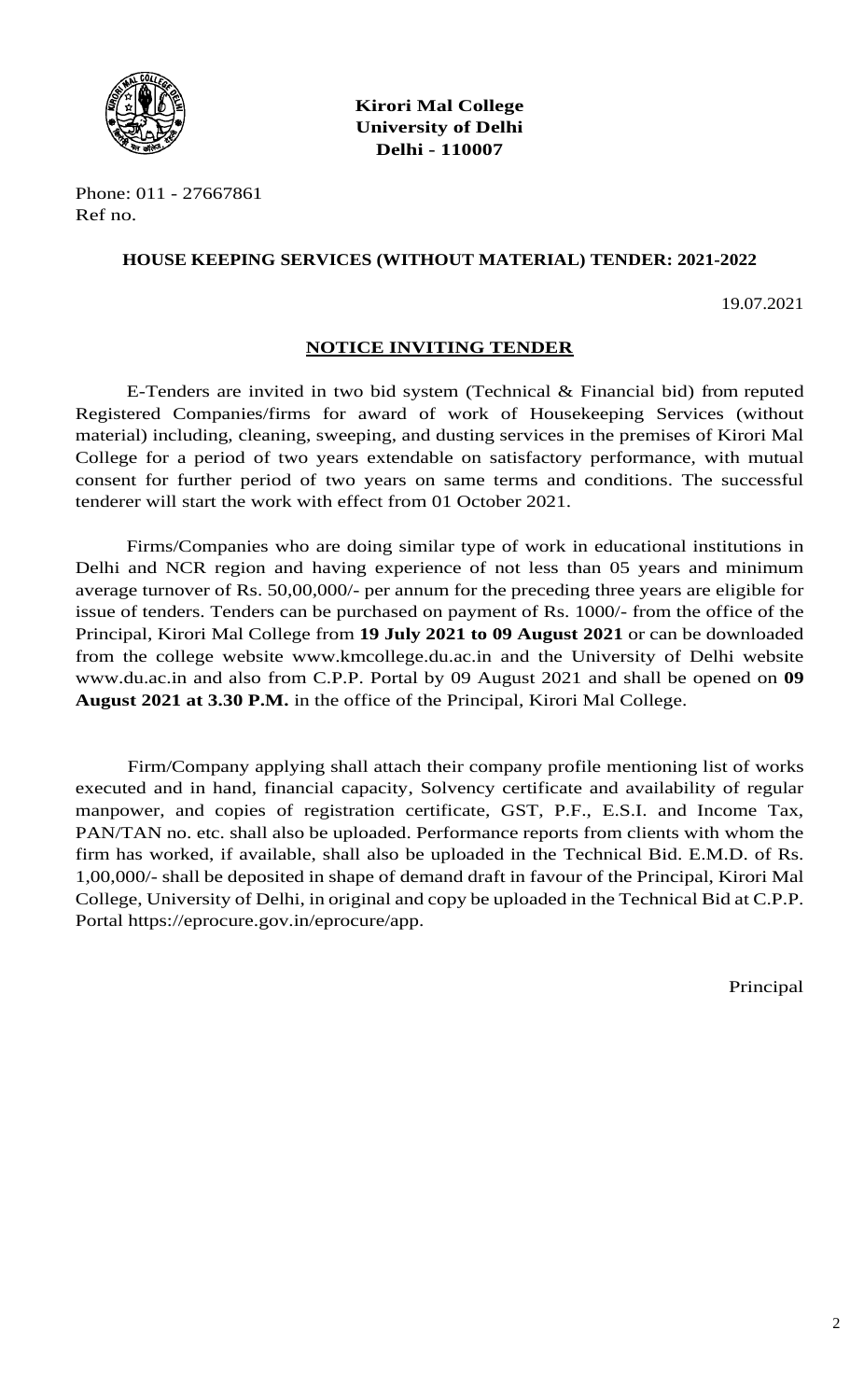## **TERMS AND CONDITIONS FOR HOUSEKEEPING SERVICES** *Year* **2021-2022**

### **1. ELIGIBILITY CRITERIA**

- 1.1. The tenderer should have the following qualifications for bidding:
- a. The tenderer shall have minimum average annual turnover of Rs.50,00,000/per annum for the preceding three financial years ending 31<sup>st</sup> March, 2021 for providing Housekeeping and/or allied Services;
- b. The tenderer is registered with the competent authority and should have PAN/TAN/GST tax registration;
- c.The tenderer shall have a well-established office in Delhi.
- d.The tenderer has worked in at least one Government Department/ Public Sector Undertaking or Autonomous body, and Educational Institution of University of Delhi; is not blacklisted by any Department of any Government/ Local Authority, PSU or any other organization. (Undertaking on stamp paper of Rs.100/- needs to be attached)
- e.Shall have valid registration with P.F to E.S.I
- f. Shall have equipment for Mechanical Schreiber found for vacuum cleaner sever blockage cleaning agreement unipeds, Trollies, baskets, bursting, brooms.
- 1.2. The Tenderer must submit duly filled-tender form specified in Annexure-C and D of this document.
- 1.3. The Technical Bid tender form shall be accompanied by the documents mentioned in checklist specified in Annexure-A of this document and the Tenderer should make the paging of the documents and fill up the appropriate page in Annexure-B of this document.
- 1.4. A tenderer without the qualifications as mentioned at 1.1 above and a tender without all the documents mentioned at C above, shall be rejected. Tenders incomplete in any form are liable to be rejected outright.
- 1.5. Further, a tender is liable to be rejected if the tender is not accompanied by the EMD of Rs.1,00,000/- in the manner as stated above and if the demand draft is found to be drawn not in favour of Principal, Kirori Mal College, University of Delhi, Delhi.
- 1.6. All terms and conditions stipulated for award of the contract will be considered as accepted for selection of the Firm(s).
- 1.7. Selection of a tenderer for award of the contract will be made amongst others on the basis of lowest rates quoted by a tenderer. However, the tenderer would be required to comply, inter-alia, with all statutory obligations including payment of minimum wages prescribed for NCT of Delhi from time to time.
- 1.8. Every paper of the tender should be signed by the Tenderer with seal of Agency/Firm/Company.
- 1.9. In case any person signing the tender/agreement on behalf of Limited Company or Firm, he/she will produce letter of authority/resolution passed by-the company/firm empowering him/her to sign the tender/agreement/contract on behalf of the company or firm.

## **2 SUBMISSION & OPENING OF TENDERS**

- 1. Tenders should be uploaded as specified format of C.P.P. Portal along with copy of an account payee Demand Draft of Rs.1,00,000/-(Rupees One Lakh only), valid for not less than three months, drawn in favour of Principal, Kirori Mal College, University of Delhi, Delhi and all other required documents.
- 2. The EMD of unsuccessful tenderers will be returned after finalization of the contract. No interest shall be paid on the EMD. The successful tenderer has to deposit 10% of the total cost of the tender for one year as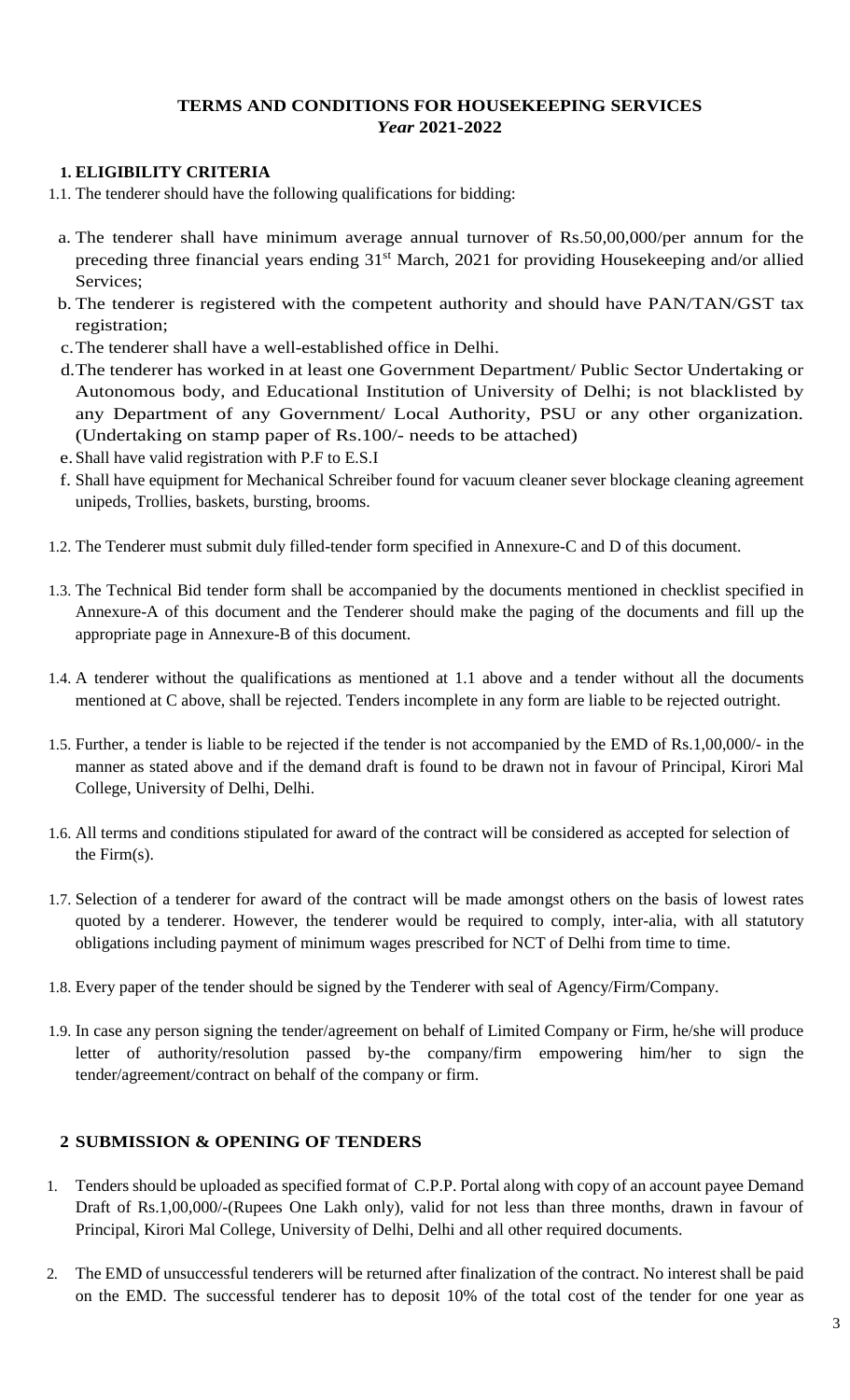performance security and amount of EMD will be adjusted in performance security and shall be returned after satisfactory completion of work. Performance security can also be furnished in shape of bank guarantee in favour of Principal, Kirori Mal College, University of Delhi, Delhi.

3. Tenders should be uploaded at C. P.P. Portal upto 3:00 pm on or before 09.08.2021.Tenders received by post shall not be entertained, however hard copies of document uploaded in Technical Bid can be submitted in physical form in sealed cover in office of Principal Kirori Mal College on or before 3:00 p.m. 09.08.2021.

## 4. **The tenders will be opened at 3.30 pm on 09.08.2021 in the Computer Room, in the presence of such tenderers, who may wish to be present at the time of tender opening.**

- 5. At the first instance the Technical Bids will be opened and after evaluation of Technical Bids, the Financial Bids of those tenderers shall be opened, who qualify the Technical Bids and fulfill all the required terms and conditions of tender documents, for deciding the L1 and award of tender. Date of opening of final bid shall be next date (24hrs.) after uploading the result of Technical bid.
- 6. The College will have full authority to reject any/all offer(s) without assigning any reason thereof. Any enquiry after submission of the tender will not be entertained.
- 7. Before submitting the tenderers, must ensure that they strictly fulfill all the eligibility conditions and submit all the necessary documents to avoid rejection of their tenders.
- 8. The Agency submitting the tender would be presumed to have considered and accepted all the terms and conditions of this tender. No enquiry, verbal or written, shall be entertained in respect of acceptance / rejection of the tender.

## **3 AREAS TO BE COVERED**

- 3.1 The entire premises of the College including:
	- i. Administrative Block: Ground, 1st, 2<sup>nd</sup> floors.
	- ii. Science Block: Ground, 1<sup>st</sup> and 2nd floors.
	- iii. Seminar Hall
	- iv. Academic Auditorium
	- v. Canteen Block Ground and 1st floor
	- vi. Parking Bays and open spaces including internal roads
	- vii. Pathways, Roads, lawns, playgrounds, open air theatre etc.
	- viii. Guard Rooms
	- ix. Library (Ground, 1st and 2nd Floor)
	- x. All Computer Labs
	- xi. Toilets
	- xii. Lifts
	- xiii. Terraces
	- xiv. Sports, Gym, NCC Office
	- xv. Principal Bungalow open area and parking
	- xvi. Garbage disposal and their adjoining areas.
- 3.2 Open space like lawn, pathways, internal roads, open air theatre, other open spaces around the buildings, parking lots etc. Terrace, Roads, approaches, staircase, terrace of Teaching and non-Teaching staff quarters open area and parking.

# **4. SCOPE OF WORK**

The periodicity with which the job is to be carried out at the site is broadly divided into four categories namely (i) Twice in a day (ii) Weekly (iii) Fortnightly (iv)Monthly as specified below: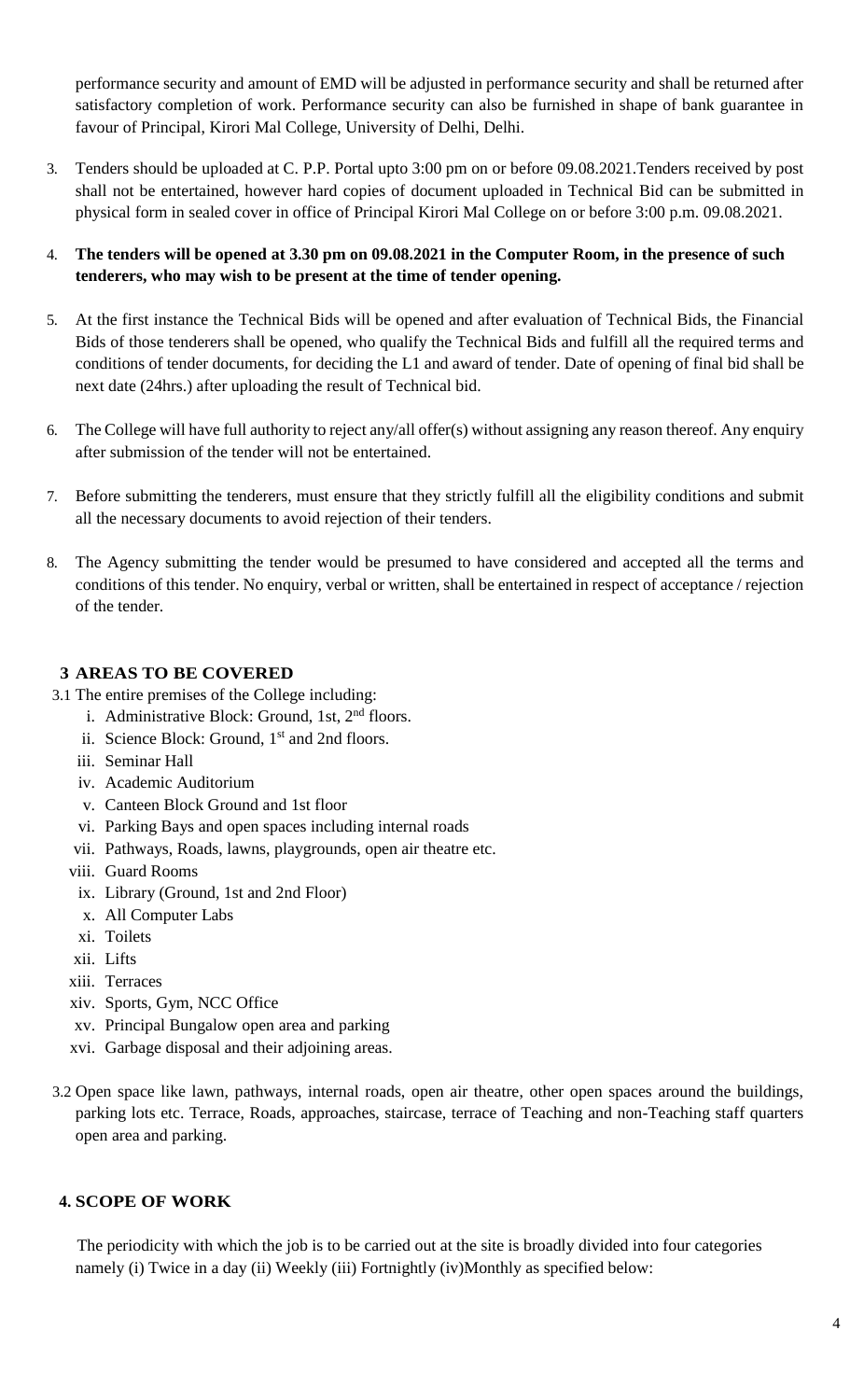### **(i) Details of Jobs To Be Carried Out Twice In A Day Are As Under:**

a. General cleaning (sweeping, mopping, dusting and any other connected work) of the office rooms, open office halls, conference rooms (Halls), Auditorium, Library, reception, corridors, stores, pantry area, stairs, space for water coolers & toilets, class rooms, lab staff rooms, parking areas, service area, pavements and roads surrounding College campus and all unspecified areas/location within the College Complex, including Rain water & sewer drains, electrical substation and shaft & ducts.

b. Removal of garbage from dustbins in biodegradable bags and replacing old biodegradable bags with new biodegradable bags. Garbage would be carried in trolleys with high quality rubber wheels ensuring that the garbage is not spilled in loading trolley as well as in its transportation. No garbage will be left on the site overnight. The biodegradable bags for the dustbins and trollies for carrying the garbage will have to be provided by the successful tenderer.

c.Provision for collection of daily garbage and disposal from the college will be the responsibility of the successful tenderer.

d. Removal of waste paper, packing material and any other garbage from the entire premises including the staircases, open areas etc.

e. Cleaning of workstations, table tops, chairs, class room benches and desks, almirahs, frames, panels, railings, glasses and cabin partitions with approved cleaning material.

f. Stain removal treatment of entire premises including stairs, area of office cabins, halls, conference halls, Auditorium, stores, reception, toilets and lifts etc. and stain removing of the furniture and equipment.

g.Air-freshener spray in conference room (Halls), Auditorium and Principal office, Staff Room & other officers' rooms once in a day and also on requirement basis as directed by the College.

h. Re-stocking of toiletries in toilets after intensive daily checking in the morning and at intervals of two hours thereafter, cleaning and scrubbing of toilets, WCs, urinals wash basins, floor area of toilets and cleaning and wet dusting/wiping of mirrors, frames etc. in toilet with approved material, re-filling liquid soap dispensers (on daily basis in Public toilets and requirement basis in officers' toilets), re-filling of toilet rolls/tissue papers etc. ,cleaning of Rain water drains and removal of sewer blockage, if any.

i. Cleaning and dusting of planters, paintings, posters, notice boards etc.

j. Removal of bird droppings and other dirt on the inner walls or on the foot of doors, ventilators etc. as and when required.

k.The biodegradable and non-biodegradable waste shall be segregated and disposed of by the contracting agency on day-to-day basis and required numbers of dustbins will have to be provided by the Agency.

l. The above mentioned work from (a) to (k) are to be carried out on twice a day and also on requirement basis as directed by College.

## **(ii) Details of Jobs To Be Carried Out Weekly Are As Under:**

- a. Machine and Hand scrubbing and thorough cleaning / washing of the entire floor area by using approved cleaning material and dry/wet mopping.
	- b. Dusting of walls, roofs etc. from top downward and removal of cobwebs.
	- c. Thorough cleaning of all the shelves of the laboratories by removing materials from the shelves.
	- d. Cleaning of window panes and partition door.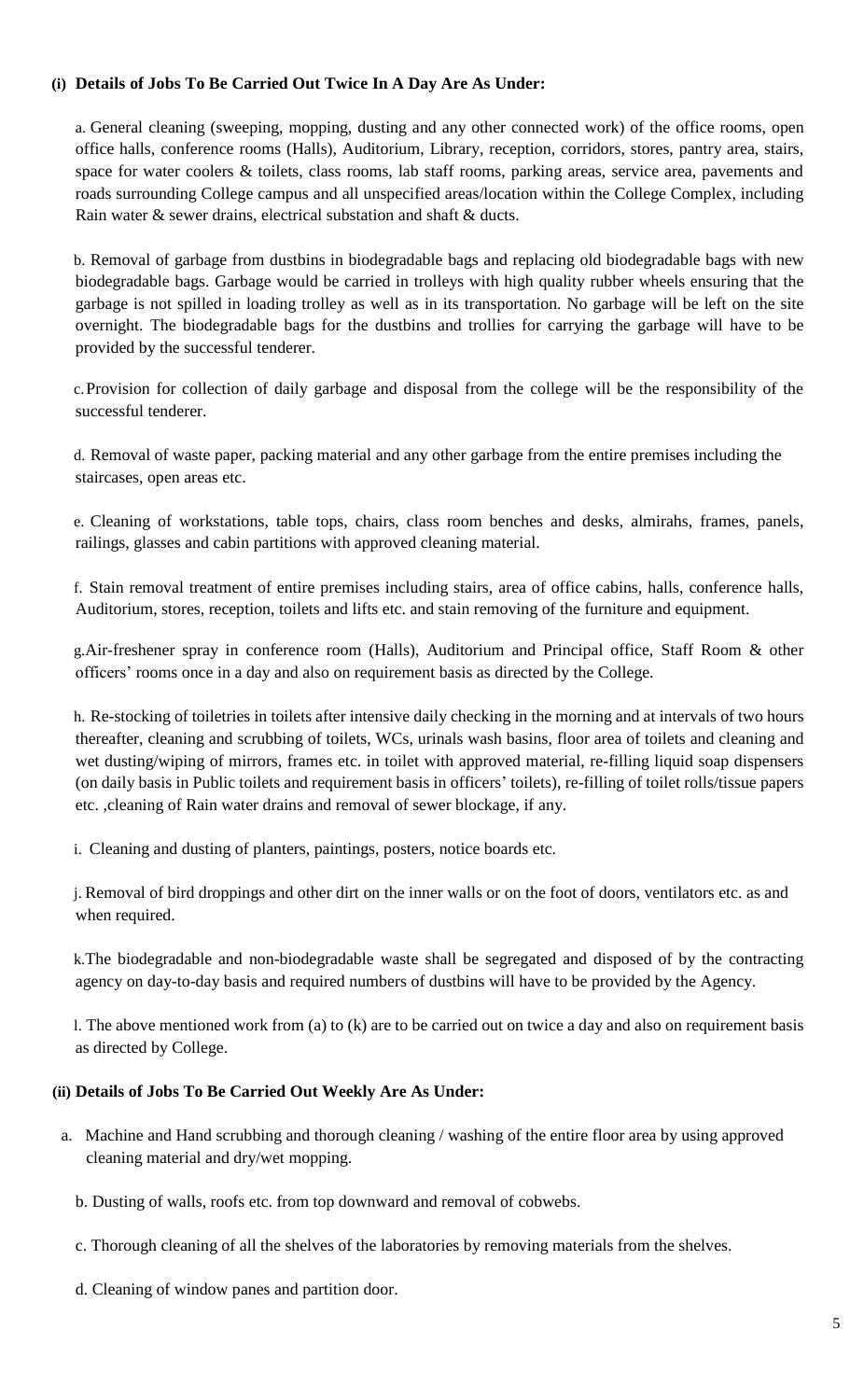- e. Cleaning of drinking water coolers area, dust bins buckets etc. with detergents.
- f. Weekly cleaning and dusting of Venetian blinds and brushing of upholstered chairs and sofas.
- g. Vacuum cleaning of carpeted areas.
- h. Removal of poster, banner etc. from inside and outside walls of the building.
- i. Cleaning of terrace, rain water and sewer drains

## **(iii) Details of Jobs To Be Carried Out Fortnightly Are As Under:**

a. Vacuum cleaning of upholstery of sofas and other upholstered chairs and A.C. grills and filters and room/ Desert Coolers.

b. Cleaning of nameplates and paintings with glass tops.

## **(iv) Details Of Jobs To Be Carried Out Monthly Are As Under:**

a. Cleaning of floors by shifting and moving furniture such as sofa, almirahs, tables etc.

b. General cleaning / dusting of panels, posters, paintings, light fittings, fans, tube lights and electrical fittings.

c. Polishing of non-carpeted floor area, cleaning of sanitary / water supply fixtures, wall tiles etc.

d. Removal of weeds from edges of paths / roads, paved-laid area, corners, crevices in terraces etc.

e. Insect Control/Disinfestations treatment will be done to get rid of ticks, cockroaches, ants, beetles etc.

# **5. WORKING HOURS**

a. Working hours of the College will lie from 8.30 a.m.to 5.30 p.m. from Monday to Saturday. Therefore, extensive Housekeeping work has to be generally done before 8.30 AM or after 5.30 PM on all working days. Between 8.30 A.M. and 5.30P.M., General upkeep of the site would be required to be done. The College shall make no extra payment to the Agency for working at odd hours.

b. Sweeping, mopping, dusting, cleaning and all other allied works have to be completed before 8.30 A.M on all working days. In case the work is not completed before 8.30 A.M. on any working day, then the same shall not be considered for payment for that particular day and pro-rata deduction will be made for that day and damages of Rs.5000/- per day for such delay shall also be imposed on the Contractor and will be recovered from the Contractor bills. Some activities such as garbage removal etc. shall be completed in the evening after office hours (i.e.5:30 PM onwards), on day-to-day basis. No spillover of the above work for the next day shall be permitted under any circumstances.

c. The cleaning of toilets (including fixtures such as WC"s, urinals, washbasins etc.) lobby, Corridors and other areas shall be done continuously and regularly during office hours (at the regular interval of every two hours or less, as per requirement, usage and instruction given by the College from 8.30 Am to 5.30 PM i.e. during office hours and beyond).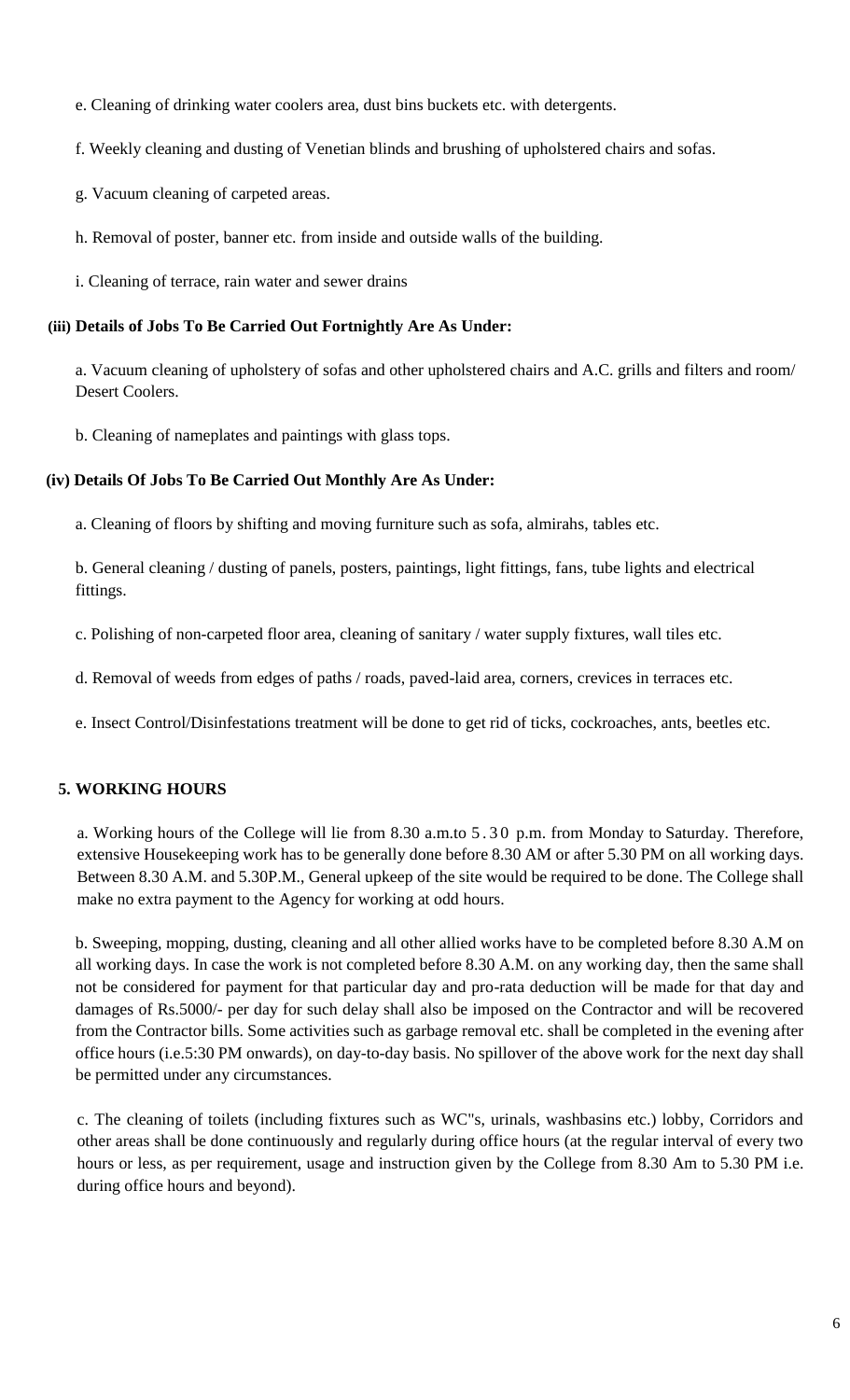### **6. LABOUR AND CLEANING EQUIPMENT TO BE PROVIDED BY AGENCY**

1. Labour:

a. Adequate manpower will be deployed by the Agency for the job

b. All deployed persons shall be got verified from Police and I Cards shall be issued to them and list of persons deputed shall be furnished to college daily.

2. The work to be carried out by the Agency shall also include arranging of vacuum cleaners, scrubbing and polishing machines and equipment which are required to be used during execution of the work. All the machineries used should be appropriate for the surfaces existing on the Site and in no way damage the surface/fixtures/fittings/furniture beyond normal wear and tear. In case the agency or its employee damages the surface/fixtures/fittings/furniture, the College will be well within its-right to recover the cost of restoring the damaged area and/ or impose a penalty on the agency. The decision of the College will be final and binding on the agency.

### **7. PERFORMANCE EVALUATION**

a. The performance evaluation of the Sanitation Services shall be carried out by the College regularly (daily, weekly, fortnightly or monthly basis depending upon the discretion of the College).

b. The College reserves the right to satisfy itself about the quality of the Housekeeping services provided by the tenderer. In the event of the agency not achieving the level of satisfactory performance, the tenderer/agency is liable to be penalized by deduction in his payment between 5% to 50% depending upon the level and duration of the continued dissatisfaction. The decision of the College will be final in this regard.

## **8. EXPERIENCE AND ANNUAL TURNOVER**

1. The Agency should have a minimum annual turnover during the preceding three financial years ending 31st March 2021 for Rs.50, 00,000/- in Housekeeping Services. The details for the financial year 2018-2019, 2019- 2020 and 2020-2021 should be produced and verified by submitting the copy of income tax return filed for the Corresponding years. The tenderer will have to furnish the details of the turnover in Housekeeping Services, which should total up to at least Rs.50,00,000/- for each financial year, in the following format, on the Letter Head of the Tenderer.

| <b>Financial Year</b> | Name of the<br>client      | Period Serviced | <b>Amount of Total Contract</b> |
|-----------------------|----------------------------|-----------------|---------------------------------|
| 2018-2019             | (a)                        |                 |                                 |
|                       | (b)                        |                 |                                 |
|                       | (c)                        |                 |                                 |
| 2019-2020             | (a)                        |                 |                                 |
|                       | (b)                        |                 |                                 |
|                       | (c)                        |                 |                                 |
| 2020-2021             | (a)                        |                 |                                 |
|                       | (b)                        |                 |                                 |
|                       | $\left( \mathbf{c}\right)$ |                 |                                 |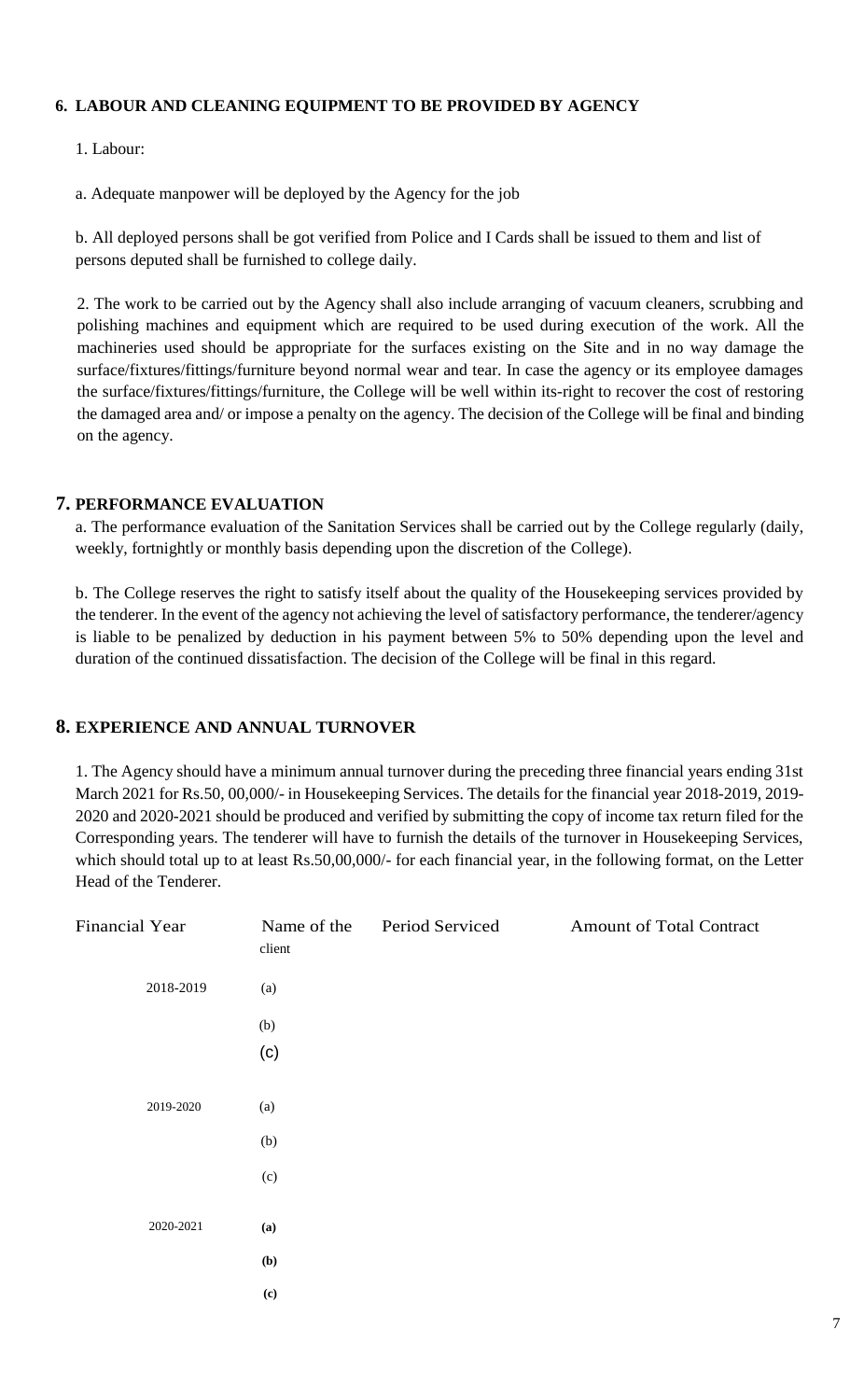- 1. Note: The columns are indicative only and in case more number of clients is serviced during the Financial Year/s the same can be accordingly added appropriately. This information will be verified before award of tender.
- 2. Agency should give the documentary proof of minimum five years' experience (for the last five financial years) in providing Housekeeping Services. The Experience shown should be for providing continuous service for at least one year, for each client (piecemeal jobs executed will not be counted). This should be given in the following format and it should be submitted on Letterhead of Tenderer:

## **S.No**. **YEAR Year –Name of the client where the Experience in Providing Housekeeping Services is claimed (One year or More**)

| -1. | 2016-2017 |
|-----|-----------|
| 2.  | 2017-2018 |
| 3.  | 2018-2019 |
| 4.  | 2019-2020 |
| .5. | 2020-2021 |

3. In the column meant for experience in Housekeeping Services, the tenderer should give the details of clients serviced during the mentioned period. Also attach the attested copies of performance certificate issued by the clients of the tenderer. The minimum qualifying rating for performance certificate is prescribed as Satisfactory. The tenderers who do not attach the satisfactory performance certificate for the above said period may not be considered and their tender is liable to be rejected. The sample performance certificate to be attached by the tenderer is given below and it should be issued by the client of the Tenderer (on client's letterhead).

# **9.PERFORMANCE CERTIFICATE**

| It is certified that M/s                    | (Agency Name) had provided Housekeeping Services to our firm for the  |                          |
|---------------------------------------------|-----------------------------------------------------------------------|--------------------------|
| premises located at                         | having a built up area Measuring                                      | Sq.mt. for the           |
| period from                                 | (date) to (date). The annual financial component of the house keeping |                          |
| work contract for the above said work is Rs | (in words)                                                            | . The performance of the |
| firm was satisfactory.                      |                                                                       |                          |

Signature of the client (of the tenderer) With Seal of the client firm of the tenderer

NOTE- The tender committee may also accept performance certificate in other similar proforma and its decision shall be final.

All the above documents should have the stamp of the Firm or Company; every document/paper mentioned above should be signed by the tenderer on every page. (including the performance certificate issued by tenderer's clients.)

## **10.FINANCIAL BID: (Annexure D)**

The rate should be quoted in figures and as well as in words on monthly rate basis and the amount of tender shall be inclusive of liability arising out of compliance of all statutory obligations including Minimum Wages Act, Provident Fund, ESI, Bonus, Gratuity, Delhi Works Act, and Contract Labour (Regulation & Abolition) Act.

1. The tenderer should take care that the details, rate and amount should be written in such a way that interpolation is not possible. No overwriting in the Financial Bid will be allowed and no blanks should be left, such type of tender is liable to be rejected.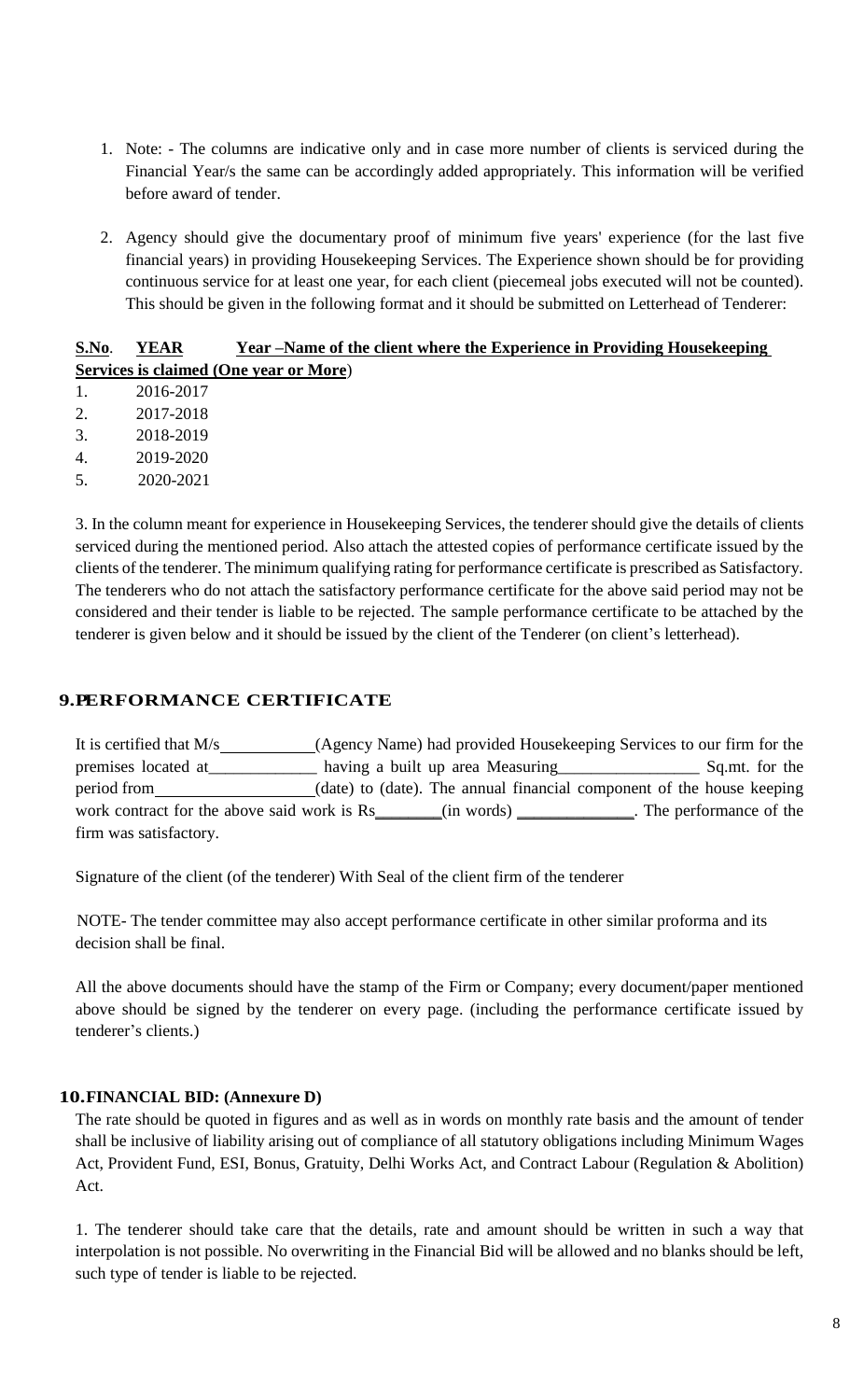2. The rates quoted shall be valid for a period of tender/contract/agreement including the extended period (if any).

3. The Tenderer should quote the amount tendered/financial bid in the format specified in Annexure-F of this document and it should be given on the letter head of the Company/Firm/Tenderer.

4. The financial bid should have the stamp of the Firm or Company and signed by the tenderer on every page.

5. The technical and financial bid must be submitted in separate wax sealed envelopes. The words "Technical Bid" and "Financial Bid" should be superscribed on each envelope.

## **11.PERIOD OF CONTRACT**

The contract for Housekeeping services will be awarded for a period of **Two years** with effect from 01 October 2021, the day the selected agency starts providing the Housekeeping Services in the College. The contract is extendable on mutual consent in case of satisfactory performance.

#### **12.PAYMENT TO THE AGENCY**

1. Bill payment will be made by College within **twenty one days** from the date of submission of the bill in respect of undisputed bills. The Agency while preferring the bill for payment will have to certify that the wages (as per Minimum Wage Act and other Statutory Liabilities) of the employees deployed on site, for the month for which the bill pertains have been disbursed and that statutory liability in respect of those employees have been discharged. **The wage disbursement will be done in the presence** of **authorized representative** of the **Principal**. The College shall have the right to get a copy of PF and ESI contributions deposited.

2. Wherever any over payment comes to the notice of the College the same shall be deducted by College from any sum due or which at any time thereafter may become due to the agency under this tender/agreement/contract, and failing that, under any other tender/contract/agreement with College or from the security deposit of the tenderer.

3. The college reserves the right to carry out post payment audit and/or technical examination of the final bill including all supporting vouchers, abstract etc. The college further reserves the right to enforce recovery of any overpayment whenever detected.

4. If as a result of such audit and technical examination, any over payment is discovered in respect of any work done by the agency or alleged to have been done by the agency under the tender/agreement/contract, it shall be recovered by the College from the agency by any or all the methods prescribed above or through a Court of law as the situation warrants.

5. If any underpayment is discovered, the amount shall be duly paid to the agency by the College as and when pointed out and justified.

#### **13.NOTICE TO THE PRINCIPAL**

Subject to as otherwise provided in this Tender, all notices to be given on behalf of the College and all other actions to be taken on its behalf may be given or taken by the Principal.

### **14.NO LIABILITY OF THECOLLEGE.**

1. The Principal shall not provide any residential accommodation to the Housekeeping personnel employed by the agency. No cooking or lodging shall be allowed in the College Building for the staff engaged by the contracting agency.

2. The College will not provide employment to any of the employees of the Housekeeping Agency during or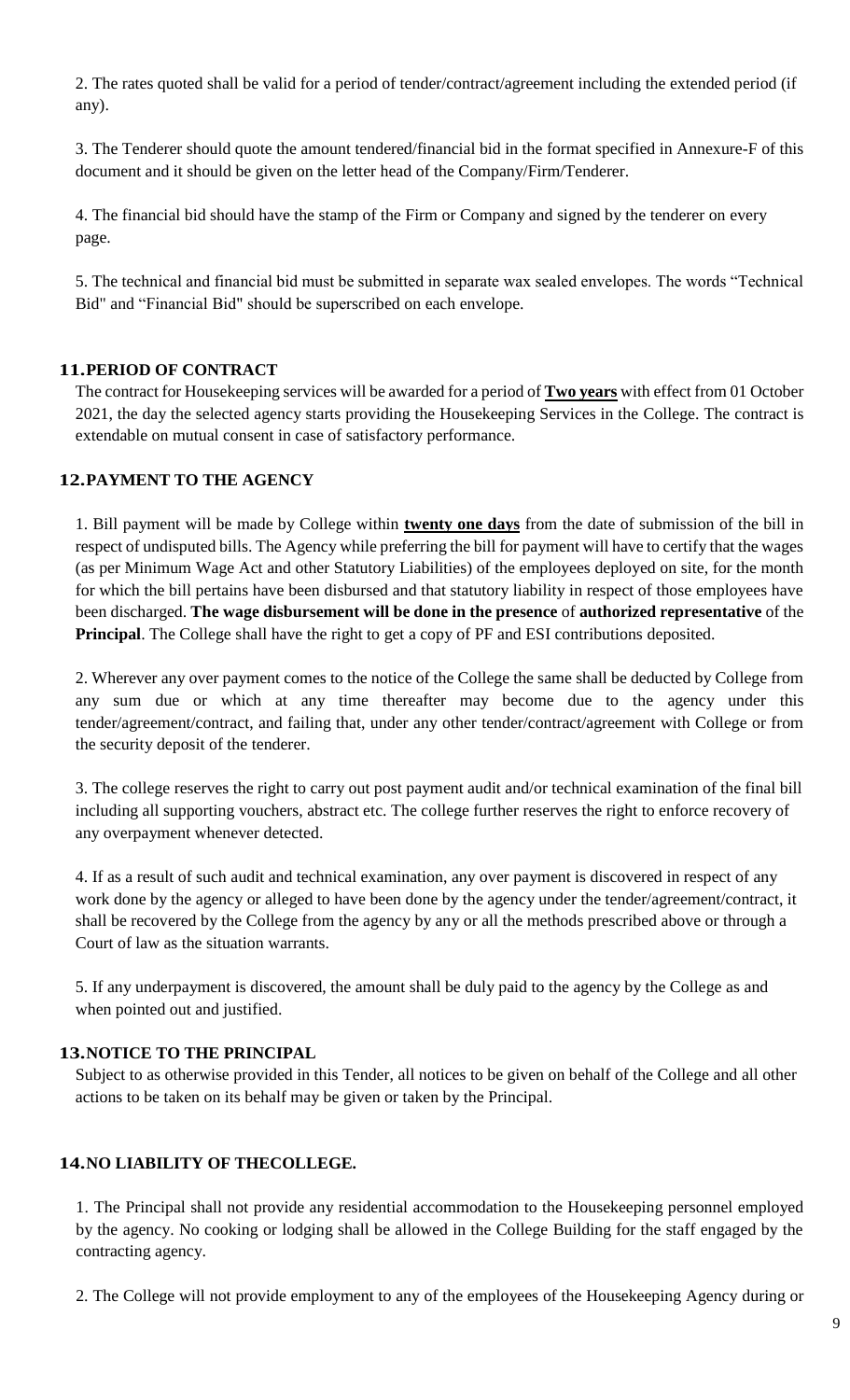after expiry of tender/agreement/contract. Parties agree that there will be no employer-employee relationship between the college and the Housekeeping employees deployed by the contracting agency.

 3.The Principal shall not be responsible financially or otherwise for any injury to the Housekeeping personnel in the course of performing the Housekeeping functions as per this tender.

## **15. SETTLEMENT OF DISPUTES**

All disputes and differences arising out of or in any way touching or concerning this agreement (except those the decision whereof is otherwise herein before provided for) shall be referred to the sole arbitration of any person nominated by the College and the agency together failing which the matter shall be referred for arbitration to a sole Arbitrator to be appointed by the Principal of the College. Prior to the Arbitration the dispute will be tried to be settled amicably. The Agency shall have no objection to appointment of any Government Official as arbitrator and/ or that he had to deal with matters to which this indenture relates or that in the course of his duties as such Government employee he has expressed views on all or any of the matters in dispute or difference. The award of the arbitrator so appointed shall be final and binding on the parties to the agreement.

The Arbitration shall be held in accordance with the provisions of the Arbitration and Conciliation Act, 1996 and the venue of arbitration shall be at Delhi.

## **16.OTHER TERMS AND CONDITIONS**

1. Attendance report of all the staff deployed at College shall be given to S.O. Adm/Caretaker of the College every day.

2. All staff shall wear proper uniforms (to be provided by Service provider), and badges/label ID card, while on duty.

3. No manpower other than those on duty shall be allowed to stay in the premises of College during the specified working hours. The Agency shall be responsible for the watch and ward not only of his/her stores but also of the fittings and fixtures in the common areas in the building.

4. All requirements under various statutory laws including relevant Labour Act must be complied with by the Agency. Any default will be the liability of the Agency and the Agency shall be liable to reimburse any amount paid by the Government by way of default, interest and penalty. The Agency shall undertake to furnish all the details as and when asked for by the College. The Agency will also maintain the relevant records of all payment made by the Agency and will produce to the satisfaction of the college immediately when asked for.

5. Before taking up the contract the Agency will give details of the employees who shall work at the College premises. Any change will be informed to the College immediately.

6. The Agency shall be responsible for the good conduct/behaviour and integrity of its personnel and will also be responsible for any act of omission or commission on their part.

7. Any damage caused to the property of this College due to negligence on the part of Agency's personnel will be liable to be recovered from the Agency.

8. The Agency will be responsible for supply of the garbage bags for collecting garbage and disposal outside at sites designated by MCD for this purpose.

9. The Security Deposit will be refunded only after successful completion of the contract. No interest however will be paid. The contract may be cancelled/terminated for reasons to be recorded in writing and after giving due opportunity of hearing to the contractor.

10. In case of non-compliance of terms and conditions of contract as detailed above, the contract will be terminated and performance guarantee/Security will be forfeited.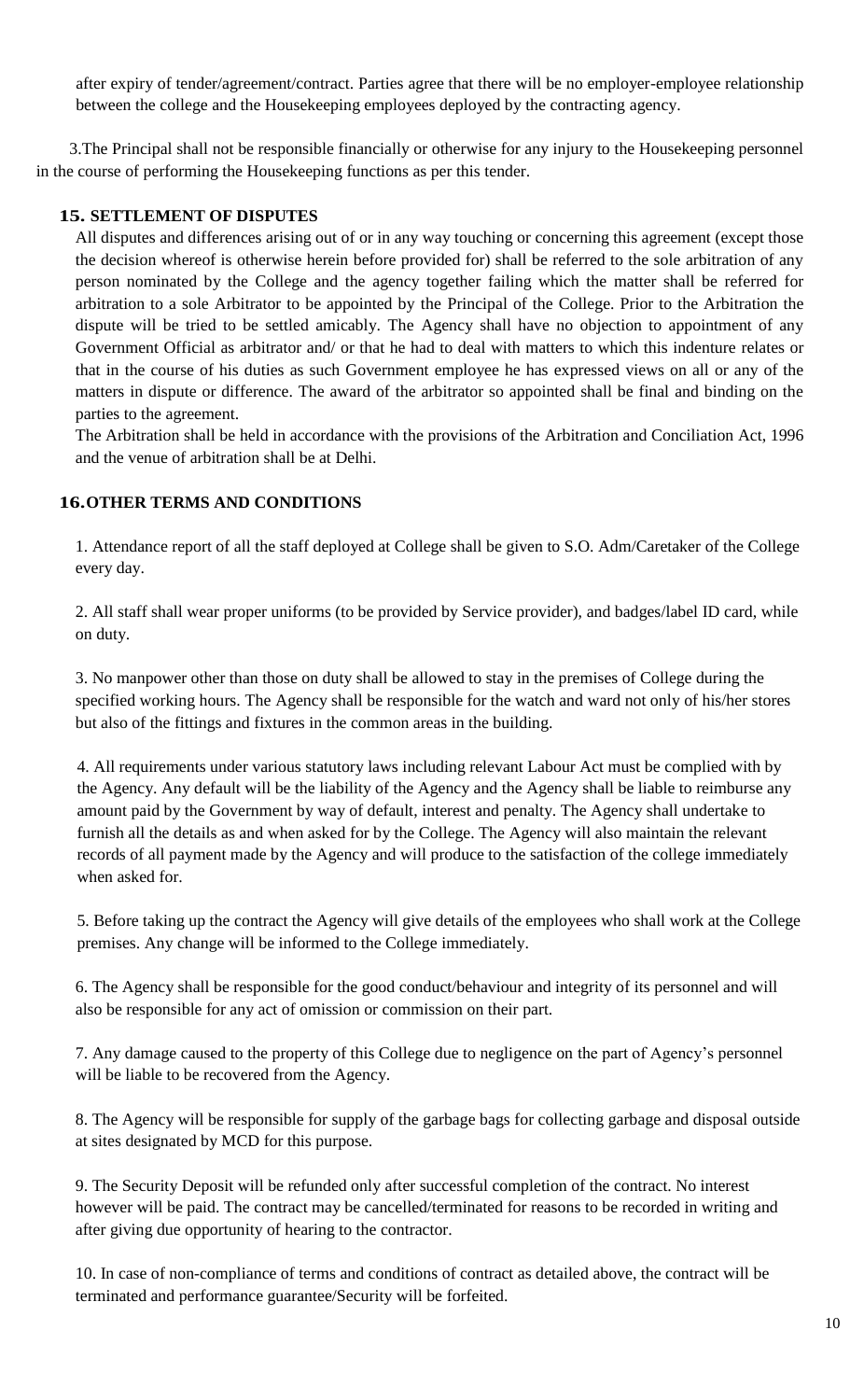11. TDS and other taxes as applicable will be deducted from each bill.

12. The College will have the right to ask for disbursement of the salary in its presence as per Minimum Wages Act.

13. The deduction at the minimum wage rate as notified by Delhi Government will be made for each day of absence of manpower, regardless of the reason.

14. Weekly performance of the Service Provider will be observed by the College officials entrusted with supervision.

15. Computerized Bill in (triplicate) shall be submitted at the end of each month to College along with the certificate for satisfactory Performance from the user section/officers.

16. The contract can be terminated by the College with a two-months' notice, if during the tenure of the contract the performance is not found to be satisfactory and in this regard the decision of the College will be final and binding on the Agency.

17. Failure by the service provider to comply with any statutory requirements during the period of contract shall result in termination of the contract and subsequent disqualification for participation in any future tender.

18. In case the agency wants to terminate the tender/contract/agreement, it shall have to give two months' notice in advance to this effect to the College.

19. If at any time during the period of contract, it comes to the notice of the College that the Agency has misled the College by way of giving incorrect/false information, which has been material in the award of contact, the contract shall be liable for termination immediately besides other legal action which may be initiated against the Agency or its owner/partners/directors or any person responsible for the affairs of the Agency under law.

20. No change in constitution/shareholding of the successful tenderer will be allowed under any circumstances without the prior approval of the College in writing.

21. In case College or any of its officials is held liable for an act of Agency for its negligence, Agency undertakes to indemnify the College to pay all such amounts awarded as well as charges and expenses incurred by the College or any of its officials.

22. Any person who is an employee of the College should not be made a partner to the tender by the agency directly or indirectly in any manner whatsoever.

23. The Contracting Agency shall not transfer and/or assign the tender to any other person in any manner. The Agency shall not be permitted to sub-contract the work to any other person/agency.

24. Any other appropriate provisions as advised by the College shall be incorporated in the agreement to be executed by the contracting agency and the same shall be binding on both the parties to the ensuing contract/agreement.

25. That the successful tenderer shall, take immediate steps to get a license under Contract Labor ( $R&A$ ) Act, 1970 and Delhi Works Contract Act of Government of NCT of Delhi.

26. The agency shall provide a non-judicial stamp paper of Rs.100/- for preparing a contract/agreement. The successful tenderer shall enter into a contract/agreement with the College as per the terms and conditions of the tender within one month from the issue of letter of acceptance or whenever called upon to do so by the College whichever is earlier.

27. That the agency shall have to provide any additional personnel for allocating any additional Housekeeping duty as directed by the College or any authorized officer of the College in addition to those duties/personnel covered in this tender and the agency shall not claim any extra payment on this account.

28. T.D.S. for I.Tax and GST etc. shall be deducted as per government. rules from dues of the contractor.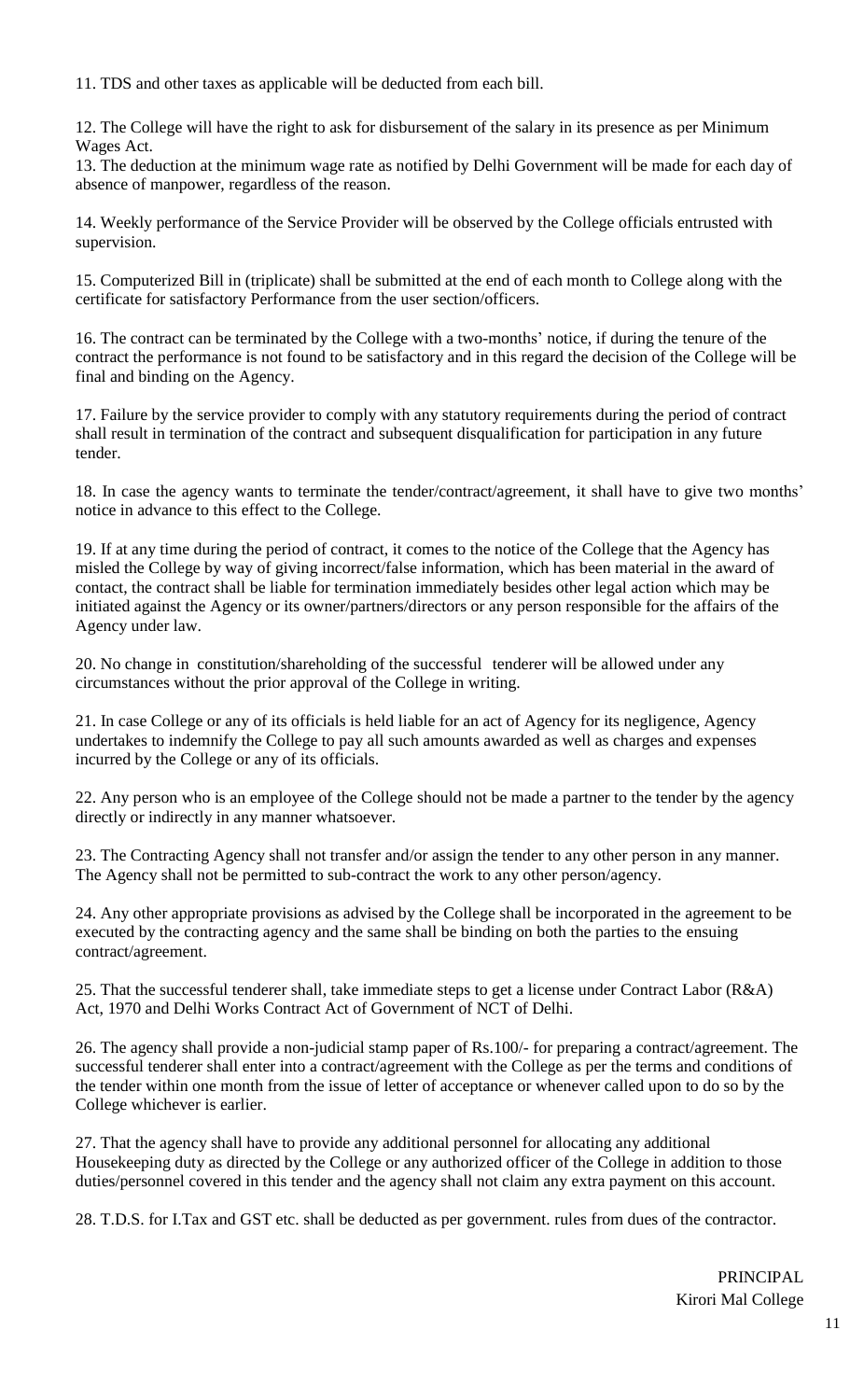#### **Kirori Mal College-HOUSEKEEPING Services**

## TENDER FORM FOR PROVIDING HOUSEKEEPING SERVICES (WITHOUT MATERIAL) IN COLLEGE

# **ANNEXURE–A**

# **CHECK LIST**

The following documents shall be uploaded at C. P. P. Portal https://eprocure.gov.in/eprocure/app.

C.M. of D.D. of Rs. 1000/-(Cost of Tender) draw in favour of Principal Kirori Mal College. Copy of the Earnest Money Deposit (Demand Draft/Pay order of Rs.1, 00,000/-(Rupees One Lakh Only) in favour of the Principal, Kirori Mal College, University of Delhi, Delhi, the original shall be placed in envelop mark as EMD for Housekeeping tenders and shall be deposited in college on or before 09.08.2021 upto 3.00 P.M.

# **Notice Inviting Tender.**

Terms and Conditions of the Tender.

- 1. Registration No. of the Firm (under Shops & Establishment Act) or registration no. of the company (under Companies Act, 1956), as applicable (attach attested copy of certificate).
- 2. Card of Firm/Company (attach attested copy of PAN Card).
- 3. Provident Fund Account No. of Firm/Company (attach attested copy of certificate). ESI No. of Firm/Company (attach attested copy of certificate).
- 4. The details of the Turnover on the Letter Head of the Tenderer as per the Format provided. The details of the turnover for the year 2018-2019, 2019-2020 and 2020-2021 should be verified by submitting the copy of Income Tax Returns of respective financial years, as per the format provided.
- 5. Details of work executed by the tenderer on its letterhead Copies of Work Orders(s) issued by Tenderer's clients. Performance Certificate (attested copies) issued by the clients to Department/Organization the tender: (which should have minimum rating of satisfactory'') for three years 2018-2019, 2019-2020 and 2020-2021 should be signed by client's authorized signatory and it should also be further signed by tenderer along with the seal of the firm/agency.
- 6. Detail of experience in Housekeeping services (to be submitted in letter head of the tenderer) Note: copy of documents including co. Profile in physical form in College in addition to uploading the same by tenders.
- 7. Undertaking on stamp paper of Rs. 100 that the firm/Company has not been blacklisted, original shall be deposited in College in sealed envelope submitted as undertaking for Housekeeping tender.
- 8. Financial Bid as specified in Annexure 6 must be uploaded in given format and the documents EMD, Cost of Tender, Undertakings to be physically submitted.

All the envelopes (Technical Bid &Document and EMD cost of tender undertaking) shall be placed in a single large envelop superscribed as "Tender for Housekeeping at Kirori Mal College, University of Delhi'. It should also be wax-sealed and submitted in physical form in addition to uploading the same of the Technical Bid only. Financed Bid shall only be uploaded on C.P.P. Portal [https://eprocure.gov.in/eprocure/app.](https://eprocure.gov.in/eprocure/app) along with the Technical Bid on or before 09.08.2021 upto 3:00 p.m. Technical Bid will be opened first and the results will be uploaded after evaluation and checking of documents. Financial Bid shall be opened after 2 hours from date and time of uploading the result of Technical Bid on C.P.P.Portal.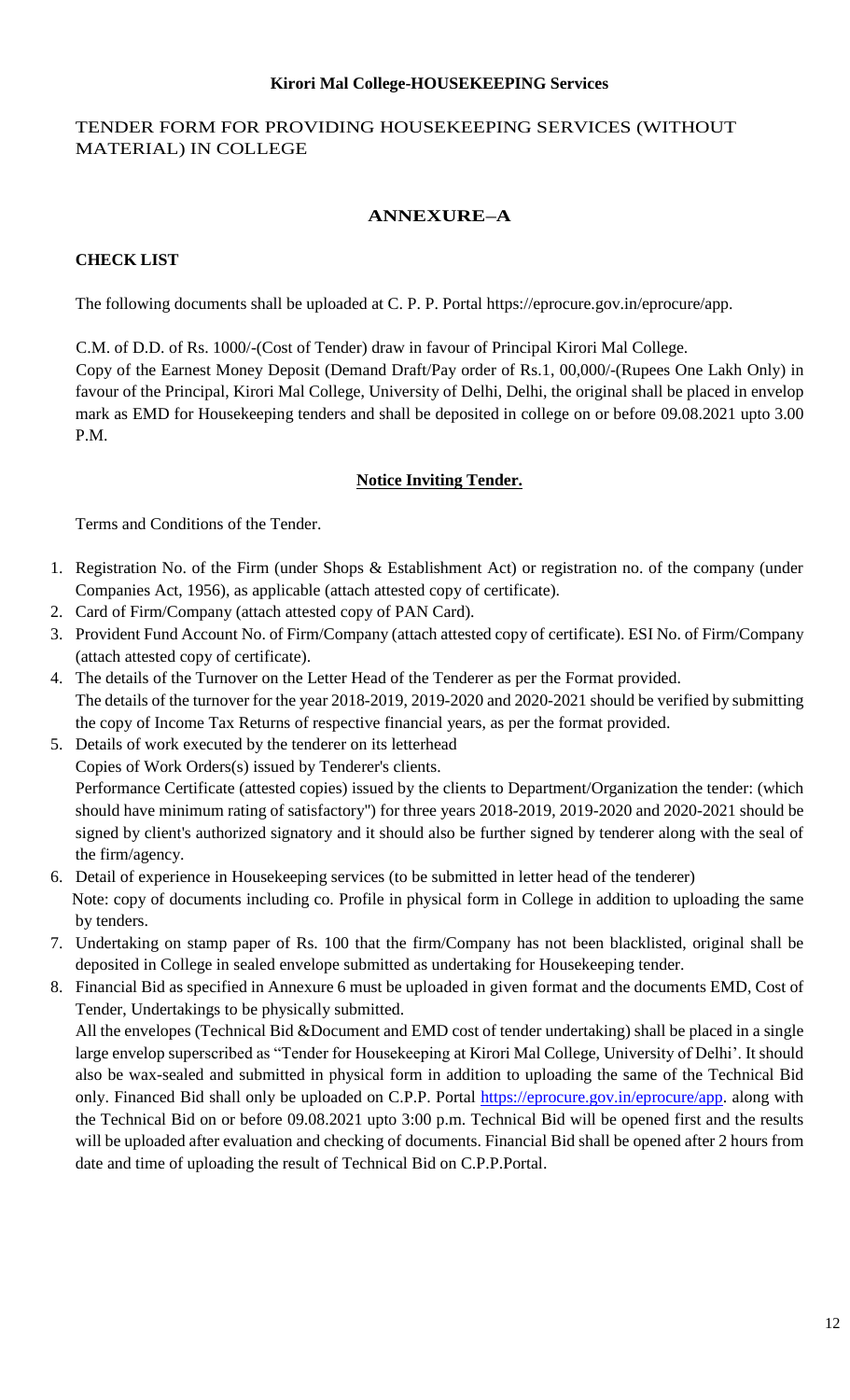#### **Kirori Mal College-HOUSEKEEPING Services**

## TENDER FORM FOR PROVIDING HOUSEKEEPING SERVICES (WITHOUT MATERIAL) IN COLLEGE

### **ANNEXURE-B**

ENCLOSURE LIST of the documents to be provided along with the Tender

- 1.Duly completed tender form.
- 2.Earnest money deposit (Demand Draft/Pay order of Rs.1, 00,000/- in favour of Principal, Kirori Mal College, copy of be uploaded, original to be submitted in the College on or before 09.08.2021 up to 3:00 p.m.
- 3.Notice Inviting Tender.
- 4.Terms and Conditions of the Tender.
- 5.Registration No. of the Firm/Company self-attested copy to be uploaded in Technical  $\operatorname{Bid}_-$
- 6.PAN card of Firm/Company self-attested to be uploaded in Technical bid\_
- 7.Provident Fund Account No. of Firm/Company self-attested copy to be uploaded in Technical Bid
- 8. ESI No. of Firm/Company self-attested copy to be uploaded in Technical Bid\_
- 9.Details of Turnover of the Firm/Company to be submitted in the letterhead of the Tenderer. Also attach the Income Tax Return to prove the turnover claimed for the preceding three financial years 2018-2019, 2019-2020, 2020-2021 to be uploaded
- 10. Details of work order executed by the tenderer in its letterhead\_
- 11.Copies of Work Order issued by Tenderer's clients.
- 12.Self-Attested copies performance certificate issued by the clients of the tenderer, for five years copies to be uploaded.
- 13.Undertaking on stamp paper of Rs.100 that the firm/Company has not be blacklisted copy to be uploaded, original to be submitted in the college.

(Signature of the Tenderer with Name & Seal)

Date: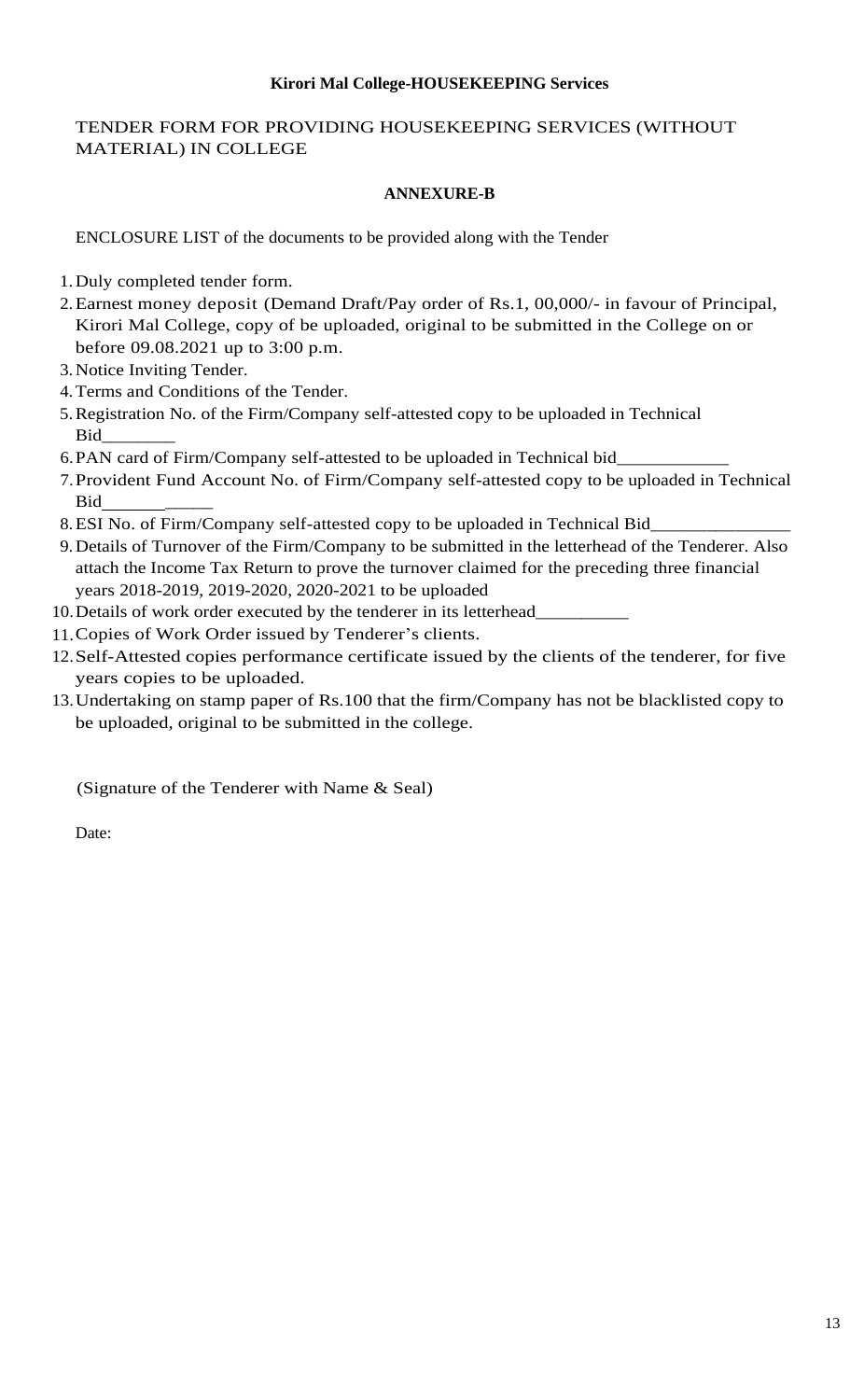## **Kirori Mal College, Delhi - 110 007**

TENDER FORM FOR PROVIDING HOUSEKEEPING SERVICES (WITHOUT MATERIAL) IN COLLEGE

### **ANNEXTURE-C**

a. Name of the tenderer in block letters:

b. Status of the agency whether Public Ltd./Pvt. Ltd. / Partnership Firm/ Partnership/ Proprietorship

c. Registration No. and Year of Establishment of firm /Company

d. Name and designation of the tenderer

e. Name of Father / Husband of the tenderer

f. Full residential address of the tenderer

g. Tenderer's Registered office address

h. Tenderer's address for correspondence

i. Details of Earnest Money (a)Draft / Pay order No. (b) Dated (c) Bank (d)Amount (Rs. In Words)

j. Due Date of Draft/Pay Order

I / We the undersigned being the tenderer as mentioned above, hereby apply to the Kirori Mal College, University of Delhi, for providing Housekeeping Services on the College campus at Delhi University, Delhi-110007 as described above in the accordance with the terms and conditions of the. Tender. I/We have read and understood the terms and conditions of the tender and hereby unequivocally accept the same. The terms and condition of the tender and the Notice inviting Tender are also signed and being submitted with the tender form.

## (Signature of the Tenderer with Seal of Firm /Company)

Place: Date: Note:

Any Correction in the application form should be fully signed by the tenderer. All pages of the tender application form should be fully signed by the tenderer. Strike out items whichever is not applicable.